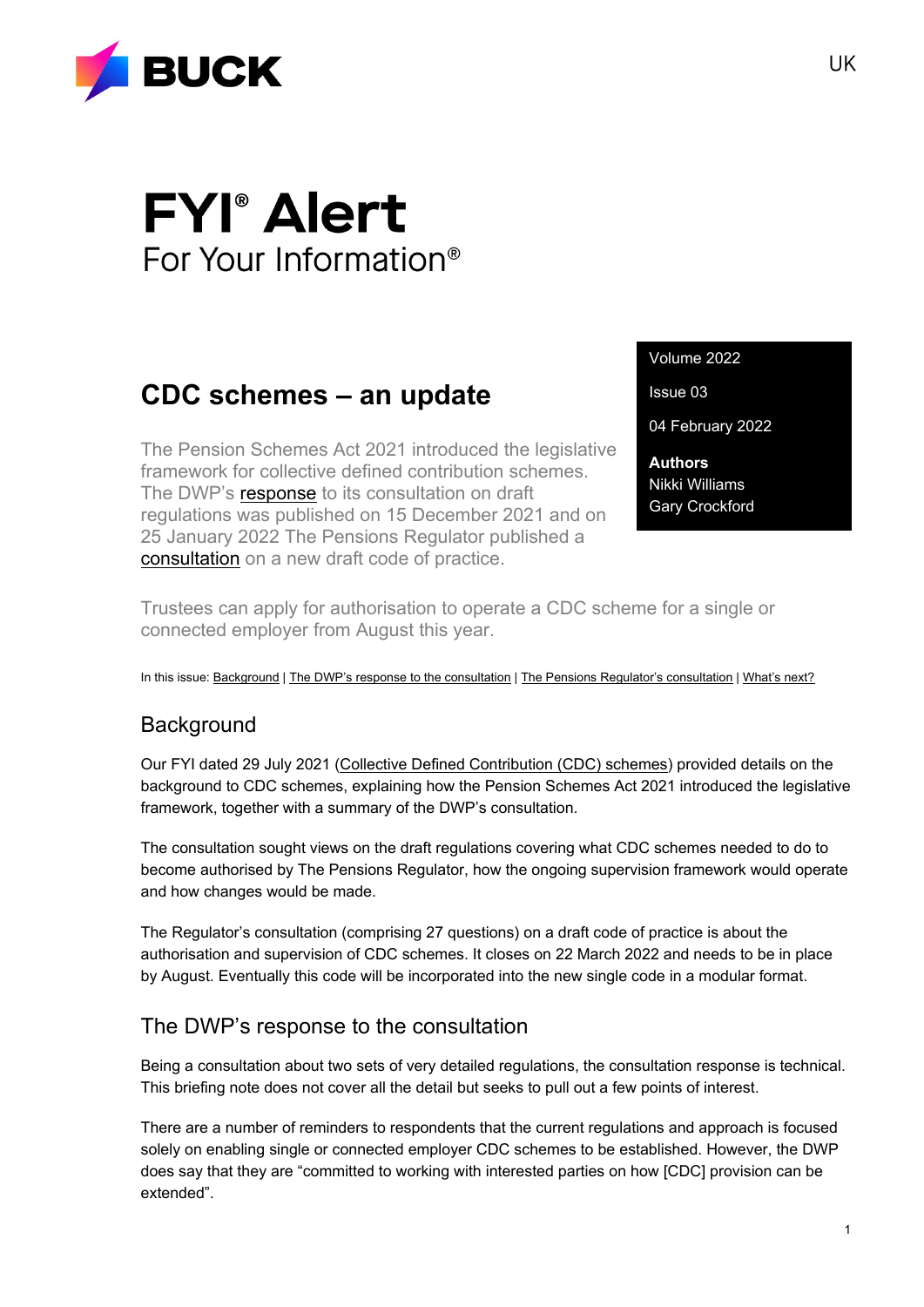#### Level of fee

The DWP confirms that the Regulator has set the application fee for a single application calculated on a cost recovery basis as £77,000.

#### Member nominated trustees

There was some concern that the fit and proper person requirements in the draft regulations may prevent member nominated trustees (MNTs) from participating in CDC schemes. The DWP confirms that the requirements are not intended to do this, although "it is reasonable to expect a base level of knowledge by a trustee at the point they commence their role". The Regulator's code will clarify the requirements but should not act as a barrier to MNTs.

#### Scheme actuary role

The Pension Schemes Act 2021 requires the scheme actuary to consider the scheme rules as part of the certification process. Some concern was raised about the role of the scheme actuary and that they would have to look at non-actuarial matters (such as member communications) that were not part of an actuarial professional skillset. The DWP advises that the scheme actuary may either seek their own legal advice or have regard to the advice provided to the scheme's trustees. Again, the Regulator's code will provide more details of the expectations.

#### Disclosure and member communications

Some respondents suggested separate disclosure regulations for CDC schemes, recommended the DWP liaised with the Money and Pensions Service to ensure their guidance included CDC schemes and asked the DWP to clarify how CDC schemes would be impacted by recent 'stronger nudge' and dashboard proposals. There were also comments about benefit statements and the chair's statement.

Some recommendations have been noted and the draft regulations amended.

#### **Transfers**

The CDC transfer process follows that for members of DC schemes. However, there are two differences: the CDC transfer process includes a three-week cooling off period (to ensure that before a transfer is finalised, members understand the implications of leaving the CDC scheme before retirement and consider if it is the right option for them) and actuarial input will be required when calculating the member's share of the collective assets.

#### Automatic enrolment quality requirement

The DWP has prepared draft regulations that set out the alternative quality requirement for CDC schemes. This will be available to CDC schemes as an alternative to the quality requirement for money purchase schemes.

# <span id="page-1-0"></span>The Pensions Regulator's consultation

The Regulator (like the DWP) confirms that the draft code only covers single or connected multiemployer CDC schemes. The draft code covers the application process for authorisation, the authorisation criteria, and supervision and reporting.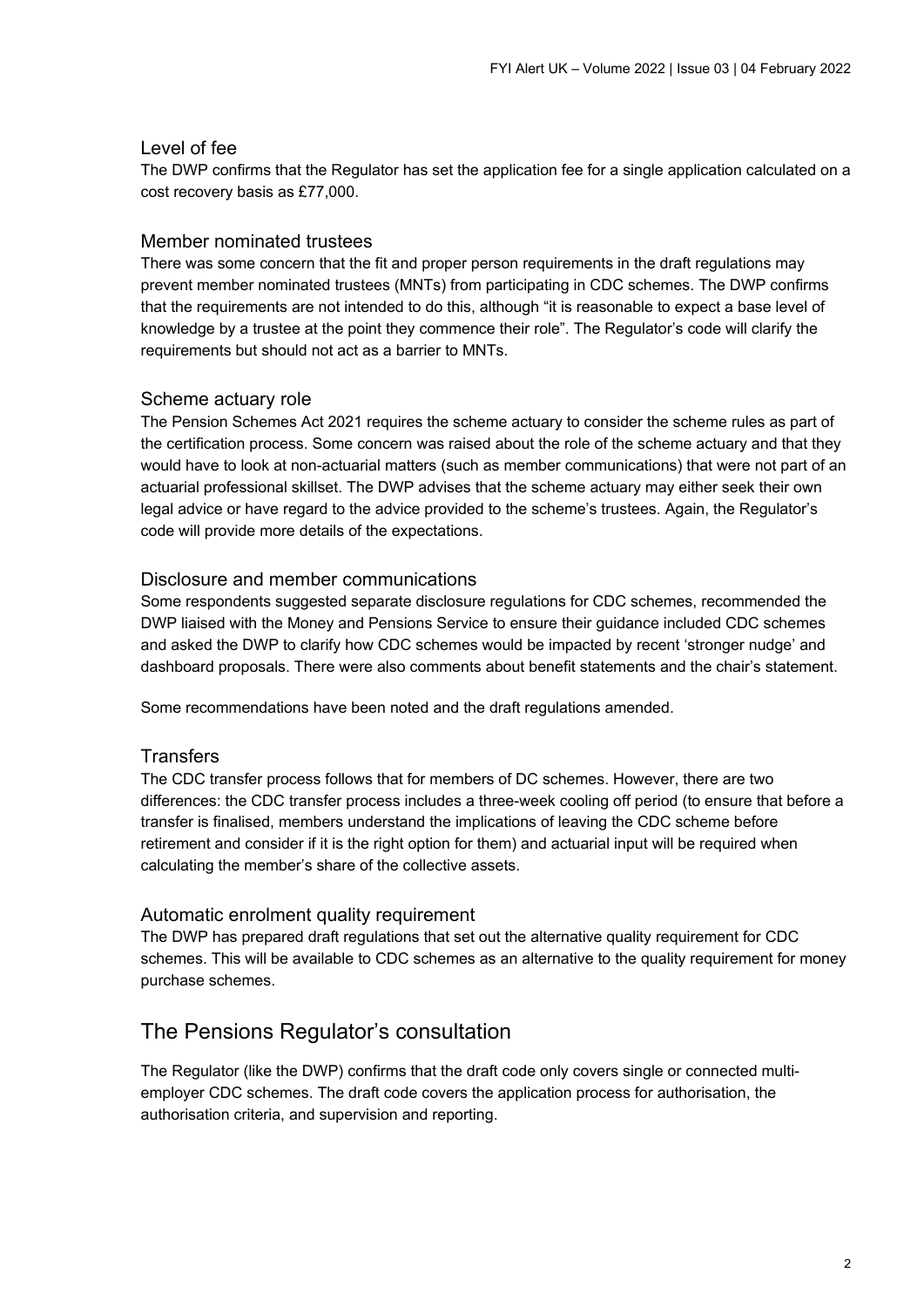#### Applications for authorisation

The code covers the process for authorisation. A formal application must be submitted together with supporting evidence for each of the authorisation criteria and payment of the authorisation fee of £77,000 (for a single section). The Regulator must make a decision within a statutory deadline of six months.

Essentially, if the Regulator is satisfied that the scheme meets all the authorisation criteria, the scheme must be authorised. If not, the scheme cannot be authorised, although the trustees can appeal the Regulator's decision, referring it to the Upper Tribunal.

#### Authorisation criteria

The authorisation criteria are:

- Fitness and propriety
- Systems and processes
- Member communications
- Continuity strategy
- Financial sustainability
- Sound scheme design

None can be assessed in isolation. A diagram is provided in the code summarising the criteria and the key interrelations between them.



Source: The Pensions Regulator's draft code of practice on authorisation and supervision of collective defined contribution schemes

#### Supervision and reporting

Significant events must be reported to the Regulator as soon as reasonably practicable (usually within five working days). These include, for example, a significant change to the scheme's investment strategy, a proposal to change the design of the scheme (including closing it), or an event that may result in the scheme being unable to meet financial sustainability requirements.